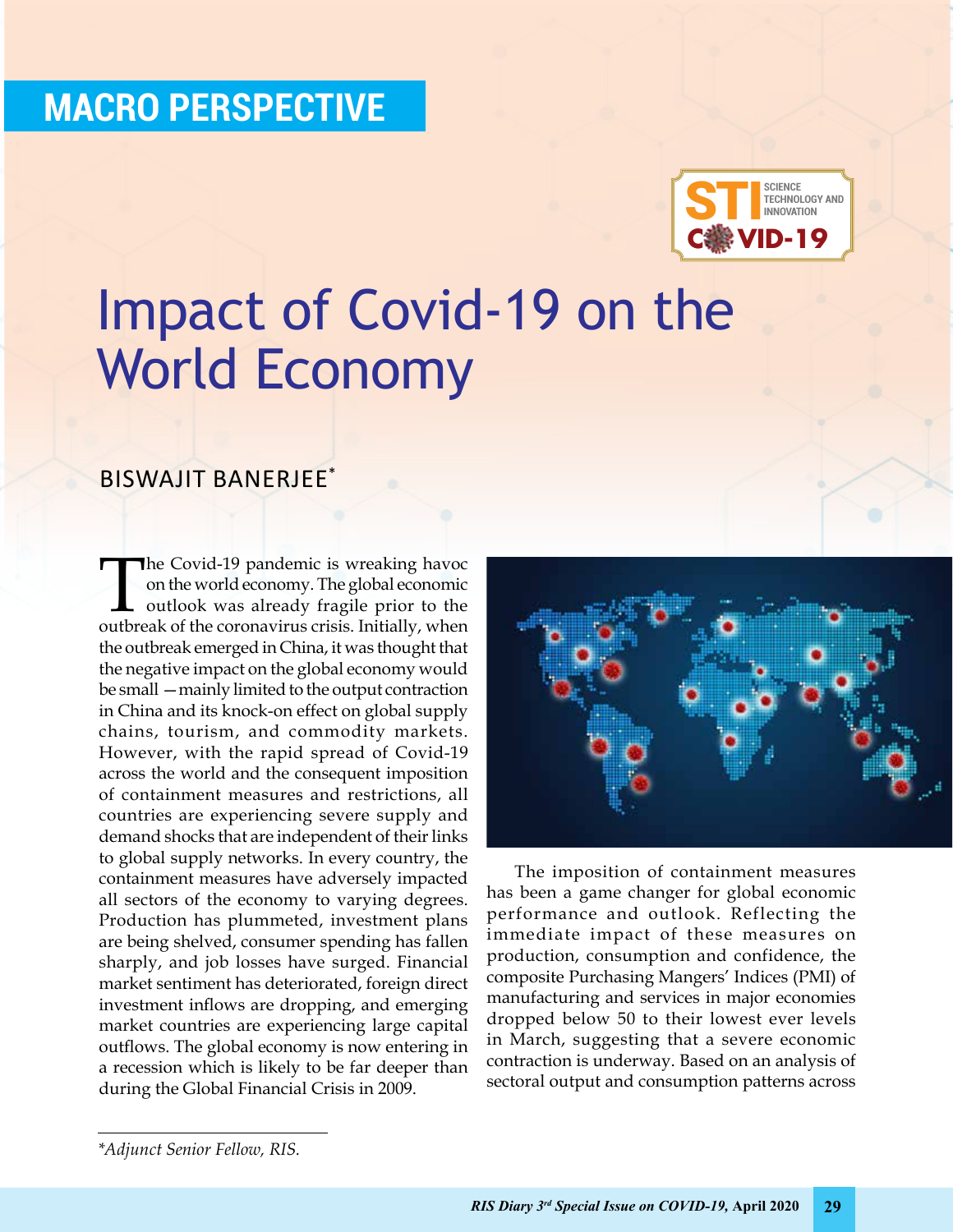# OECD

advanced economies and major emerging market economies, the OECD has estimated that the initial direct impact of the containment measures could be a decline in the *level* of output ranging from 15 per cent to 30 per cent (slightly below 20 per cent for India and around 25 per cent for G7 countries).<sup>1</sup> The variations in the impact across economies reflect differences in the composition of output.<sup>2</sup> Further, the OECD estimates that for each month that the containment measures continue, the drop in output is equivalent to a decline in *annual GDP growth* of up to 2 percentage points.3 Thus, if the containment measures were in place for three months - a reasonable assumption if one takes into account that in Wuhan (China) the lockdown lasted for 76 days - annual GDP growth could be between 4-6 percentage points lower than it otherwise might have been (the OECD's projection in early March for world GDP growth was 2.4 per cent). On this basis, global output could likely contract between 1.6 per cent and 3.6 per cent in 2020. The latest projections of the International Monetary Fund and Economic Intelligence Unit for world GDP growth in 2020 (–2.9 percent and –2.5 per cent, respectively) fall within this range.

Rating agencies, investment banks and multilateral agencies have revised downward the growth outlook for India substantially following the imposition of the lockdown measures. Apart from the resilience of agriculture and allied activities, most of other sectors of the economy are adversely impacted by the containment measures. The latest projections of GDP growth for the Indian economy in FY21 range from –0.5 per cent (Nomura) to 2.5 per cent (Moody's). The Economic Intelligence Unit projects a quarter-onquarter growth of –9.3 per cent in Q2, 2020. If the social distancing measures remain in place for a relatively extended period and it takes time for business and consumer confidence to return and normal business operations to resume, then GDP growth in FY21 might well be toward the lower end of the range.

The containment measures in response to the Covid-19 pandemic has contributed to a severe decline in employment in both developed and developing countries. Almost 10 million people in the United States filed initial jobless claims in the last two weeks of March, and the numbers have increased significantly since then. The number of new claims also increased many fold in Europe in the same period. Data released by the Center for Monitoring the Indian Economy show a threefold increase in the unemployment rate since the imposition of lockdown: from 8.4 per cent in week ending March 22 to 23.4 per cent in the week ending April 25, with the increase being higher for urban areas than for rural areas. Much of this spike happened within a week of the imposition of the lockdown. Workers in the informal sector, including self-employed persons, have been affected particularly hard from the containment measures.

The International Labour Office (ILO) estimates that containment measures will likely result in a reduction in working hours worldwide by about 6.7 per cent (equivalent to a loss of 195 million full-time workers) in Q2, 2020 compared with Q1, 2020, reflecting both lay-offs and other temporary reductions in working time. The ILO projects the decline in working hours to be highest in the Arab states and Asia-Pacific region, and concentrated in sectors such as accommodation and food services, manufacturing, retail, and business and administrative activities.4

Countries have already initiated measures to contain the fallout from the Covid-19 pandemic. The measures are summarised in the Covid-19 policy trackers that have been launched by both the IMF and OECD.<sup>5</sup> These measures include increasing resources to the health care sector, providing support to businesses and workers (including self-employed persons) most affected by the decline in economic activity, expanding liquidity to banks and easing monetary policy stance to facilitate lending to the non-financial sector. The IMF and World Bank are also providing support through their various lending facilities to financially constrained countries facing health and funding shocks, and with weak health systems.